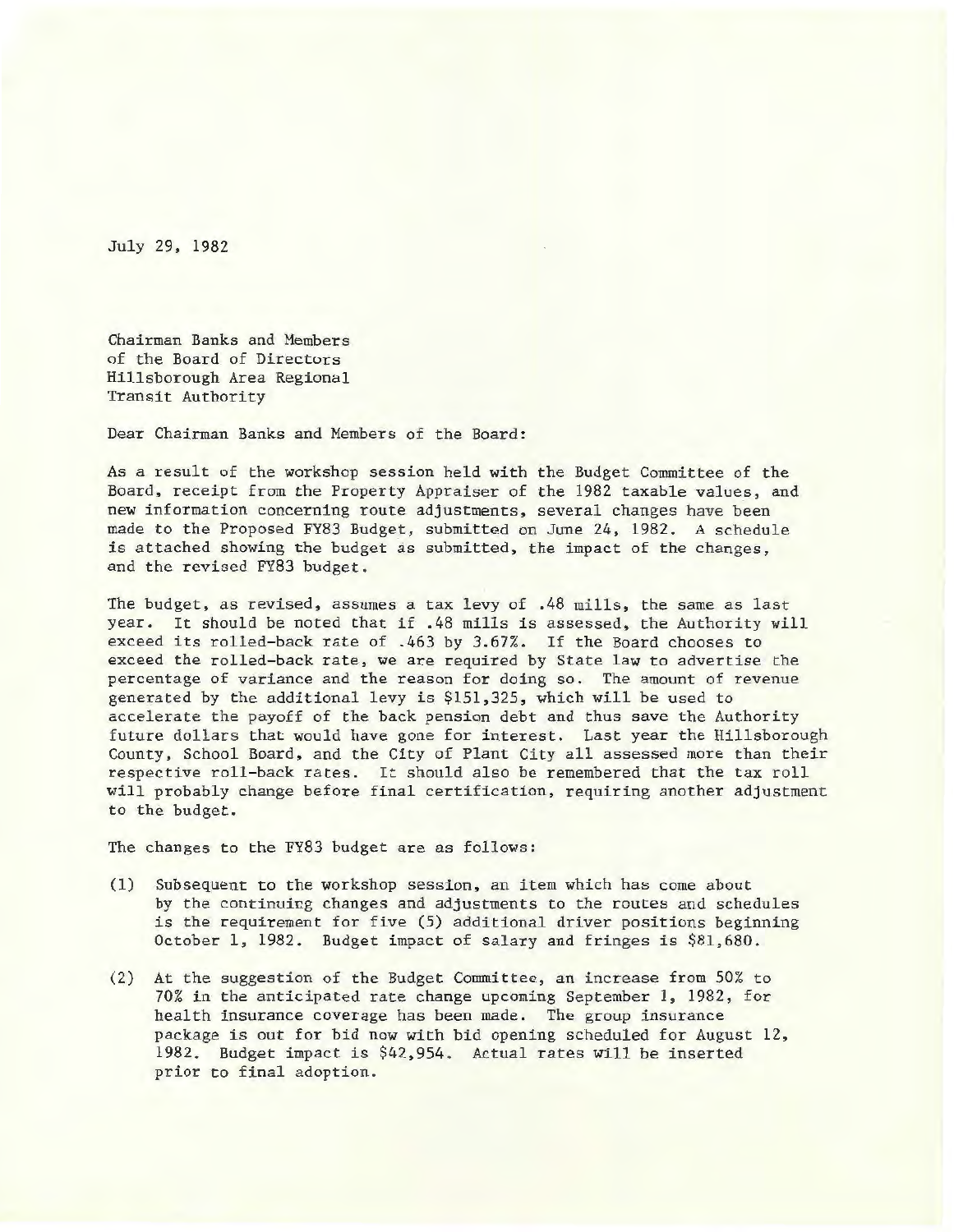Chairman Banks and Members of the Board July 27, 1982 Page 2

- (3) An increase of \$6,000 in the amount shown for bus parts. In preparation of the proposed budget, a typographical error was made in the amount of  $$6,000$ . The easiest "fix" at production time was to reduce this line item to balance the budget.
- $(4)$  An increase of \$1,500 in the non-UMTA funded capital purchases line item from \$1,000 to \$2,500. This account is used to purchase new or replacement items of a capital nature which are not funded under an UMTA capital grant. Most of the items purchased from this account are for the Maintenance Shop.
- (5) The Bearss Avenue Park and Ride lot has been dropped from the FY83 Authority budget. This project has been re-scheduled by the State DOT for construction in 1983 using Interstate Highway funds. Upon its completion, the lot will be turned over to the Authority for operation .
- (6) The reserve for accelerated payback of the Authority's 13(c) back pension obligation is adjusted to reflect the balance of Ad Valorem Tax funds expected to be received in FY83 .

With these changes, and except as noted, the proposed FY83 budget should be substantially complete. At the August 19, 1982, Board meeting, a decision must be made as to the proposed millage rate to be sent out with the TRIM notices. The millage rate decided upon at this time may be reduced, but may not be raised without incurring major expense. For this reason, it it my recommendation that the full .5, or .48, mills be used.

Respectfully submitted,

Executive Administrator

HFO/nas

Enclosures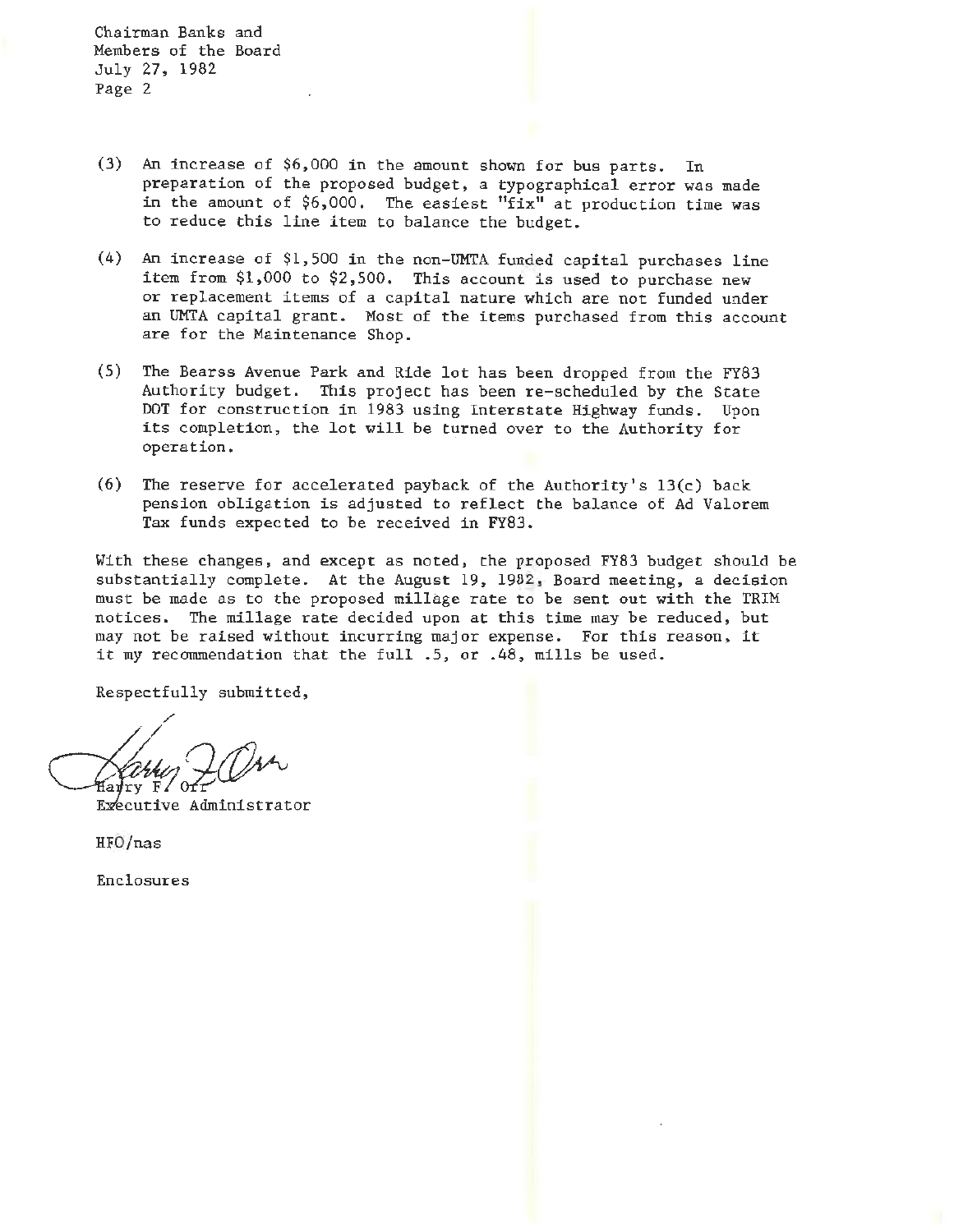### HILLSBOROUGH AREA REGIONAL TRANSIT AUTHORITY SCHEDULE OF CHANGES TO FY83 PROPOSED BUDGET

|                      |                                     |    | <b>FY83</b><br>PROPOSED<br><b>BUDGET</b> |               | <b>CHANGE</b> |               | <b>AMENDED</b><br><b>FY83</b><br><b>BUDGET</b> |
|----------------------|-------------------------------------|----|------------------------------------------|---------------|---------------|---------------|------------------------------------------------|
| Section I:           | Operating Expenses                  |    |                                          |               |               |               |                                                |
| I(a) Direct Labor    |                                     |    |                                          |               |               |               |                                                |
| I(a)(1)              | Operations                          |    | \$2,655,191                              | \$            | 56,060        |               | \$2,711,251                                    |
| (2)                  | Maintenance                         |    | 660,449                                  |               | $-0-$         |               | 660,449                                        |
| (3)                  | Administration & Marketing          |    | 358,374                                  |               | $-0-$         |               | 358,374                                        |
|                      | Total Direct Labor                  |    | \$3,674,014                              | $\frac{1}{2}$ | 56,060        |               | \$3,730,074                                    |
| I(b) Fringe Benefits |                                     |    |                                          |               |               |               |                                                |
| I(b)(1)              | <b>FICA</b>                         | \$ | 255,764                                  | \$            | 4,091         | \$.           | 259,855                                        |
| (2)                  | Pension                             |    | 453,530                                  |               | 6,675         |               | 460,205                                        |
| (3)                  | Medical Insurance                   |    | 322,078                                  |               | 49,679        |               | 371,757                                        |
| (4)                  | Life Insurance                      |    | 20,729                                   |               | 300           |               | 21,029                                         |
| (5)                  | A D & D Insurance                   |    | 2,131                                    |               | 30            |               | 2,161                                          |
| (6)                  | Unemployment Compensation           |    | 20,000                                   |               | $-0-$         |               | 20,000                                         |
| (7)                  | Worker's Compensation               |    | 145,546                                  |               | 2,155         |               | 147,701                                        |
| (8)                  | Sick Leave                          |    | 80,900                                   |               | 1,250         |               | 82,150                                         |
| (9)                  | Holiday Pay                         |    | 161,800                                  |               | 2,500         |               | 164,300                                        |
|                      | (10) Vacation Pay                   |    | 121,400                                  |               | 1,250         |               | 122,650                                        |
|                      | (11) Other Paid Absence             |    | 8,000                                    |               | $-0-$         |               | 8,000                                          |
|                      | (12) Uniforms                       |    | 48,457                                   |               | 644           |               | 49,101                                         |
|                      | (13) Service Awards & Other Fringes |    | 43,450                                   |               | $-0-$         |               | 43,450                                         |
|                      |                                     |    |                                          |               |               |               |                                                |
|                      | Total Fringe Benefits               |    | \$1,683,785                              | \$            | 68,574        |               | \$1,752,359                                    |
|                      | Total Direct Labor and              |    |                                          |               |               |               |                                                |
|                      | Fringe Benefits                     |    | \$5,357,799                              | \$            | 124,634       |               | \$5,482,433                                    |
| $I(c)$ Services      |                                     |    |                                          |               |               |               |                                                |
| I(c)(1)              | Professional Services               | \$ | 98,650                                   | \$            | $-0-$         | \$            | 98,650                                         |
| (2)                  | Contract Maintenance                |    | 32,894                                   |               | $-0-$         |               | 32,894                                         |
| (3)                  | Other Services                      |    | 63,341                                   |               | $-0-$         |               | 63,341                                         |
|                      | <b>Total Services</b>               | Ş. | 194,885                                  | \$            | $-0-$         | $\mathcal{S}$ | 194,885                                        |
|                      | I(d) Materials and Supplies         |    |                                          |               |               |               |                                                |
| I(d)(1)              | Fuel & Lubricants                   |    | \$1,935,973                              | \$            | $-0-$         |               | \$1,935,973                                    |
| (2)                  | Tires & Tubes                       |    | 91,004                                   |               | $-0-$         |               | 91,004                                         |
| (3)                  | Bus Parts & Maintenance             |    |                                          |               |               |               |                                                |
|                      | Supplies                            |    | 475,320                                  |               | 6,000         |               | 481,320                                        |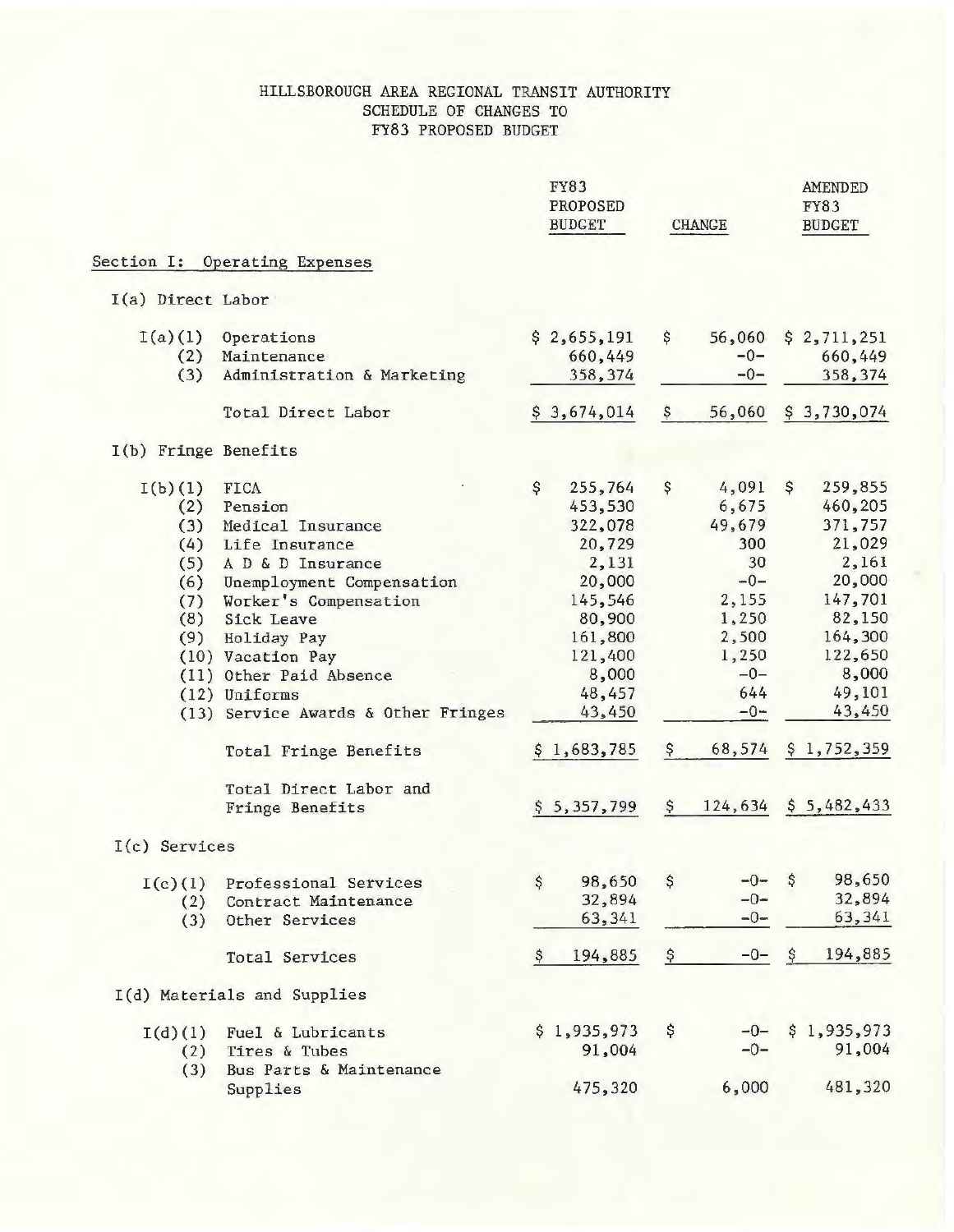## Hillsborough Area Regional Transit Authority Schedule of Changes to FY83 Proposed Budget

|                                                      |                                                                                                                                                                                       |          | FY83<br>PROPOSED<br><b>BUDGET</b>                                                             |          | <b>CHANGE</b>                                                                 |         | AMENDED<br>FY83<br><b>BUDGET</b>                                                              |
|------------------------------------------------------|---------------------------------------------------------------------------------------------------------------------------------------------------------------------------------------|----------|-----------------------------------------------------------------------------------------------|----------|-------------------------------------------------------------------------------|---------|-----------------------------------------------------------------------------------------------|
| (4)                                                  | Office & Other Supplies                                                                                                                                                               | \$       | 74,769                                                                                        | \$       | $-0-$                                                                         | Ş.      | 74,769                                                                                        |
|                                                      | Total Materials & Supplies                                                                                                                                                            |          | \$2,577,066                                                                                   | \$       | 6,000                                                                         |         | \$2,583,066                                                                                   |
| I(e) Overhead Expenses                               |                                                                                                                                                                                       |          |                                                                                               |          |                                                                               |         |                                                                                               |
| $I(e)$ (1)<br>(2)<br>(3)<br>(4)<br>(5)<br>(6)<br>(7) | Utilities<br>Casualty & Liability Costs<br>Taxes<br>Miscellaneous Expense<br>Interest on Short Term Debt<br>Leases & Rentals<br>UMTA Ineligibles<br>Total Overhead<br>Total Non-Labor | \$<br>S. | 64,550<br>268,492<br>74,306<br>232,230<br>$-0-$<br>10,850<br>90,361<br>740,789<br>\$3,512,740 | \$<br>\$ | $-0-$<br>$-0-$<br>$-0-$<br>$-0-$<br>$-0-$<br>$-0-$<br>1,500<br>1,500<br>7,500 | s<br>Ş. | 64,550<br>268,492<br>74,306<br>232,230<br>$-0-$<br>10,850<br>91,861<br>742,289<br>\$3,520,240 |
|                                                      | Total Operating Expenses                                                                                                                                                              |          | \$8,870,539                                                                                   | \$.      | 132,134                                                                       |         | \$9,002,673                                                                                   |
| LI(a)                                                | Section II: Capital Grants<br>30 Bus Grant                                                                                                                                            |          | \$5,574,500                                                                                   | \$       | $-0-$                                                                         |         | \$5,574,500                                                                                   |
| (b)<br>(c)                                           | Amended Garage Grant<br>Bearss Ave. Park & Ride Lot                                                                                                                                   |          | 1,875,000<br>665,000                                                                          |          | 257,320<br>(665,000)                                                          |         | 2,132,320<br>$-0-$                                                                            |
|                                                      | Total Capital Grants                                                                                                                                                                  |          | \$8,114,500                                                                                   | S,       |                                                                               |         | $(407, 680)$ \$ 7,706,820                                                                     |
| Section III:                                         | <b>Budgeted Reserves</b>                                                                                                                                                              |          |                                                                                               |          |                                                                               |         |                                                                                               |
|                                                      | III(a) Reserve for FY84 Capital<br>(b) Reserve for unfunded sick leave                                                                                                                | \$.      | 580,000                                                                                       | \$.      | $-0 - 5$                                                                      |         | 580,000                                                                                       |
|                                                      | liability                                                                                                                                                                             |          | 73,955                                                                                        |          | $-0-$                                                                         |         | 73,955                                                                                        |
|                                                      | (c) Reserve for $13(c)$ back pension<br>accelerated payback                                                                                                                           |          | 334,798                                                                                       |          | (334, 798)                                                                    |         | $-0-$                                                                                         |
|                                                      | Total Budgeted Reserves                                                                                                                                                               | Ş.       | 988,753                                                                                       | \$.      | $(334, 798)$ \$                                                               |         | 653,955                                                                                       |
|                                                      | Grand Total Expenses                                                                                                                                                                  |          | \$17,973,792                                                                                  |          |                                                                               |         | $(610, 344)$ \$17, 363, 448                                                                   |
|                                                      | Section IV: Operating Revenues                                                                                                                                                        |          |                                                                                               |          |                                                                               |         |                                                                                               |
| IV(a)<br>(b)                                         | Passenger Fares<br>Charter Service                                                                                                                                                    | S        | 2,689,095<br>155,000                                                                          | \$       | $-0-$                                                                         |         | $-0 - 52,689,095$<br>155,000                                                                  |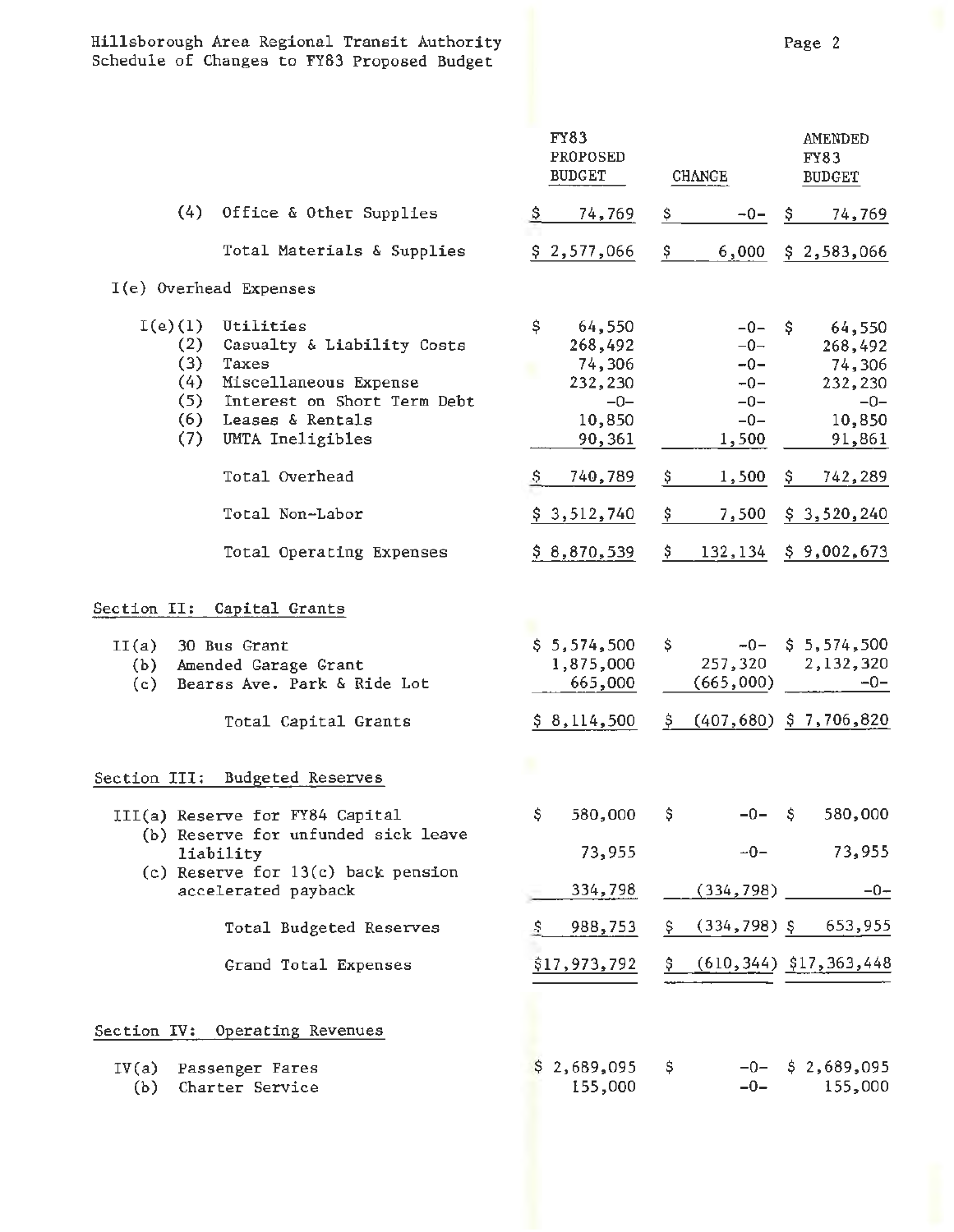Hillsborough Area Regional Transit Authority Page 3 Schedule of Changes to FY83 Proposed Budget

|            |                                                             |    | <b>FY83</b><br>PROPOSED<br><b>BUDGET</b>            | <b>CHANGE</b> |   | <b>AMENDED</b><br><b>FY83</b><br><b>BUDGET</b> |
|------------|-------------------------------------------------------------|----|-----------------------------------------------------|---------------|---|------------------------------------------------|
| (c)        | Advertising                                                 | \$ | 4,000                                               | $-0-$         | S | 4,000                                          |
| (d)        | Non-Transportation                                          |    | 256,900                                             | $-0-$         |   | 256,900                                        |
| (e)        | Ad Valorem (Operating)                                      |    | 2,889,453                                           | 66,817        |   | 2,956,270                                      |
| (f)        | State & Federal Assistance                                  |    | 2,876,091                                           | 65,317        |   | 2,941,408                                      |
|            | Total Operating Revenue                                     | S. | 8,870,539                                           | \$<br>132,134 |   | \$9,002,673                                    |
| Section V: | Capital Revenues                                            |    |                                                     |               |   |                                                |
|            | $\mathbf{v} \cdot \mathbf{v} = \mathbf{v} \cdot \mathbf{v}$ |    | $\lambda$ and ann $\lambda$ along a lit is now to a |               |   |                                                |

| V(a)       | <b>UMTA</b>                                                       | \$6,624,600       | \$.           | $(459, 144)$ \$ 6,165,456 |                              |
|------------|-------------------------------------------------------------------|-------------------|---------------|---------------------------|------------------------------|
| (b)        | State DOT                                                         | 744,950           |               | 25,732                    | 770,682                      |
| (c)        | HART FY82 Ad Valorem                                              | $-0-$             |               | $-0-$                     | $-0-$                        |
| (d)        | HART FY82 Capital Reserve                                         | 420,771           |               | $-0-$                     | 420,771                      |
| (e)        | HART FY83 Ad Valorem                                              | 324,179           |               | 25,732                    | 349,911                      |
|            | Total Capital Revenue                                             | \$8,114,500       | S.            | $(407, 680)$ \$ 7,706,820 |                              |
|            | Section VI: Reserve Revenue                                       |                   |               |                           |                              |
| VI(a)      | Reserve for FY84 Capital                                          | \$<br>580,000     | $\mathcal{S}$ | $-0 - S$                  | 580,000                      |
| (b)<br>(c) | Reserve for unfunded sick leave<br>Accelerated 13(c) Back Pension | 73,955<br>334,798 |               | $-0-$<br>(334, 798)       | 73,955<br>$-0-$              |
|            | Total Reserve Revenue                                             | 988,753           | S             | $(334, 798)$ \$           | 653,955                      |
|            | (from ad valorem)<br>Grand Total Revenues                         | \$17,973,792      | \$            |                           | $(610, 344)$ \$ 17, 363, 448 |
|            |                                                                   |                   |               |                           |                              |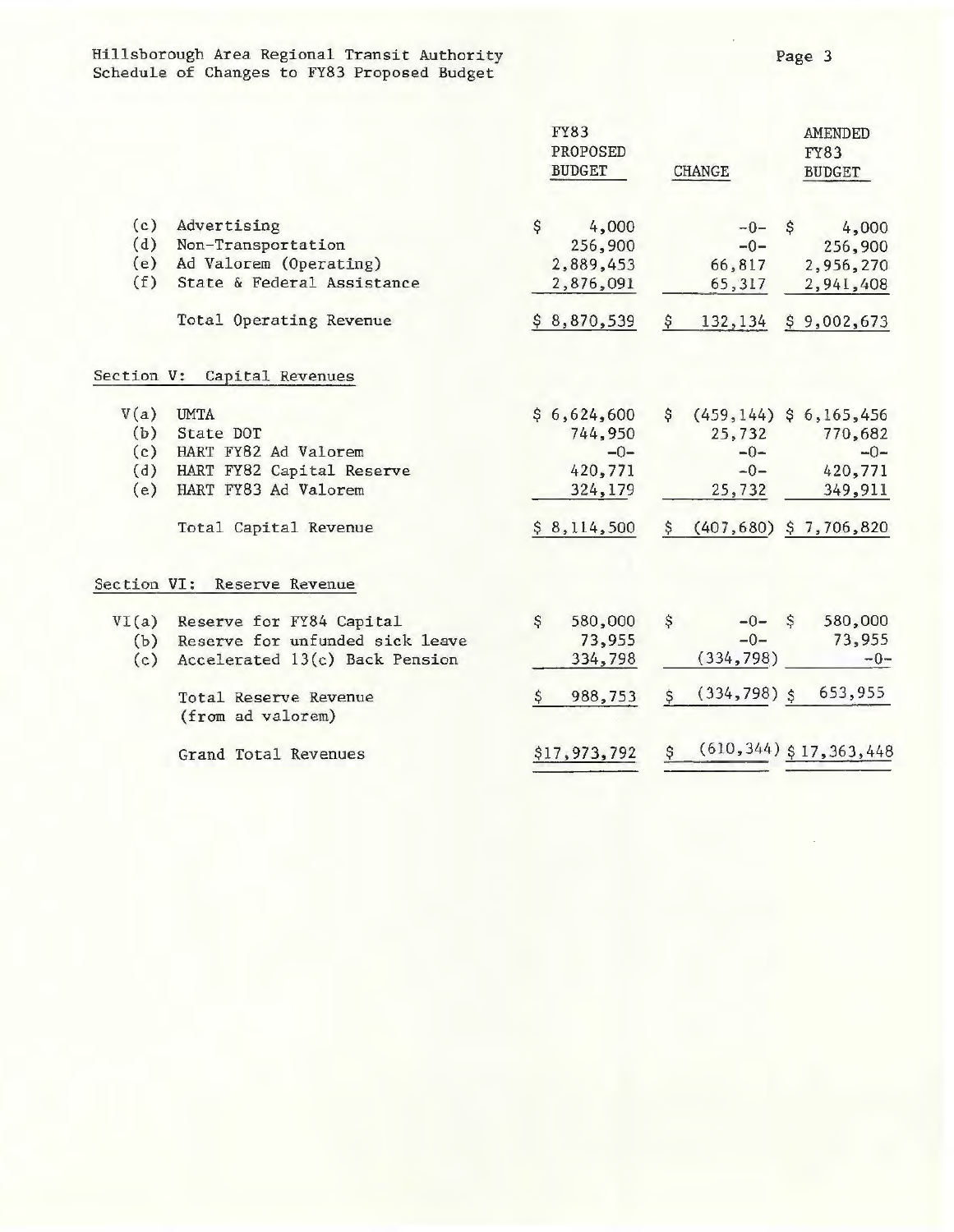# FISCAL YEAR 1983 AD VALOREM PROCEEDS - BUDGETED USAGE BASED ON CERTIFIED TAX ROLL

| Amount estimated to be available from a<br>.445 mill levy        | \$3,960,136 |
|------------------------------------------------------------------|-------------|
| Capital Reserve from FY82                                        | 420,771     |
| Total Available                                                  | \$4,380,907 |
|                                                                  |             |
| Budgeted Use:                                                    |             |
| Local Share Operating Costs<br>10% Share on UMTA Capital Grants: | \$2,956,270 |
| 30 Bus Grant                                                     | 557,450     |
| Amended Garage Grant<br>Budgeted Reserves:                       | 213,232     |
| FY84 Capital - 10% Share                                         | 580,000     |
| Unfunded Sick Leave Accrual                                      | 73,955      |
|                                                                  |             |
| Total Usage                                                      | \$4,380,907 |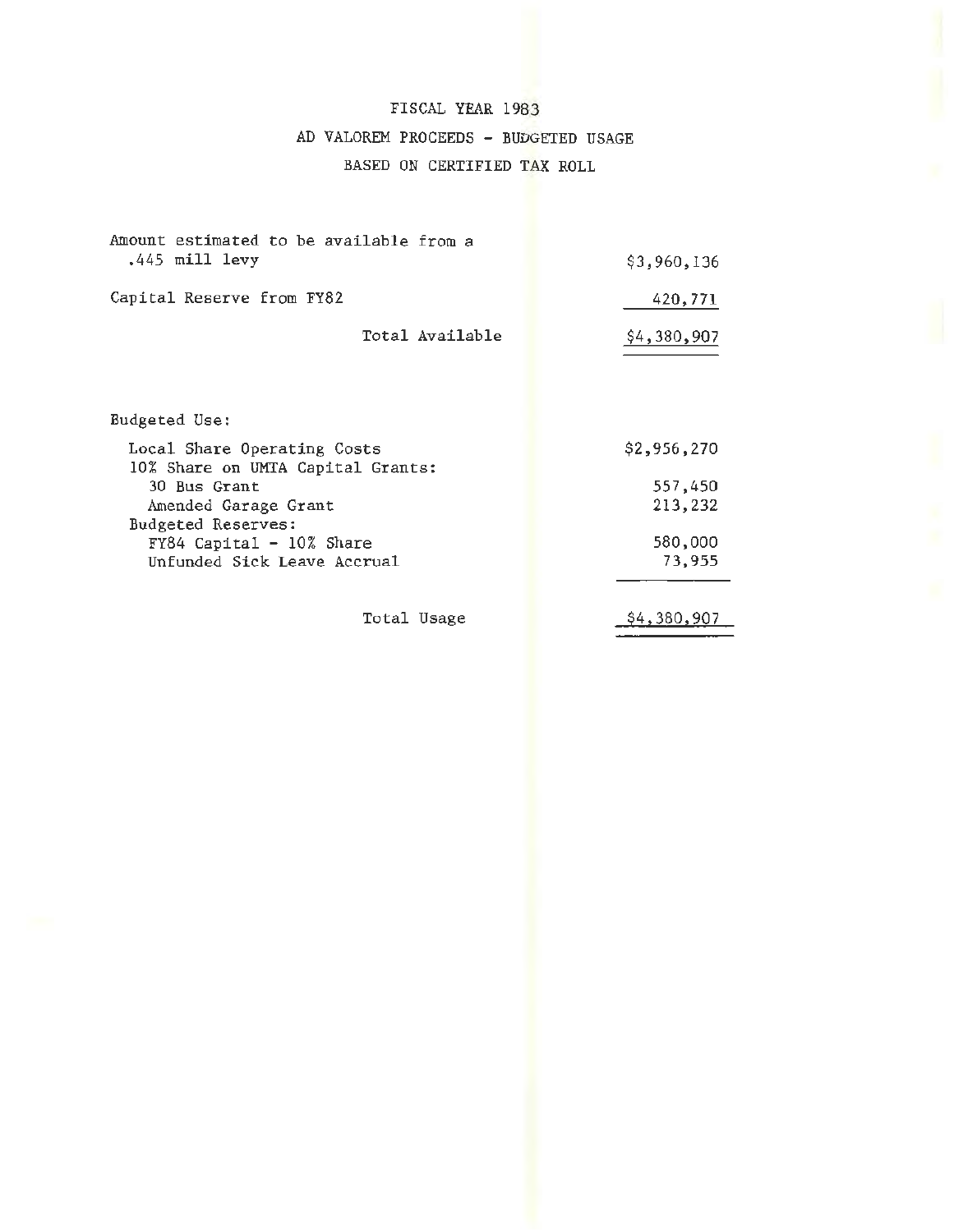September 17, 1982

Chairman Banks and Members of the Board of Directors Hillsborough Area Regional Transit Authority

Dear Chairman Banks and Members of the Board:

I thought it a good idea to write to try to clarify and emphasize the reasons for the two (2) upcoming public hearings to be held at 5:30 p.m. on September 24 and 29 .

Florida law requires that two (2) public hearings be held to receive citizens' input regarding operating and capital budgets and the assessment of ad valorem tax millage by taxing authorities. Also required is that the hearings be started after 5:00 p.m.

The hearings must be held within a very specific time frame as outlined in the law. HART, as a multi-unit taxing authority may not have its hearings simultaneously with the City of Tampa or Hillsborough County. As a result, the City and County receive first choice of time and place. Once the first date is set by the County and then the City, it is a scramble for the remaining days by the other taxing authorities.

It is imperative that a quorum of the Board be present at each of the scheduled hearings if we are to levy our ad valorem tax millage for FY83. At the September 24, 1982, meeting, the Board must consider public input, if any, adopt a tentative budget and recompute the resulting millage rate.

According to State law we must place a quarter-page notice in the newspaper advertising the millage rate tentatively adopted at the first public hearing. Since there would not have been sufficient time to give the newspaper the information for the ad after the first meeting, it was necessary to assume a millage rate. After discussion with the Chairman, .47 mills was used. This rate must now be adopted at the first meeting, but may be lowered, if desired, at the September 29, meeting. Since this is a Friday night meeting, the agenda will be restricted to the public hearing only.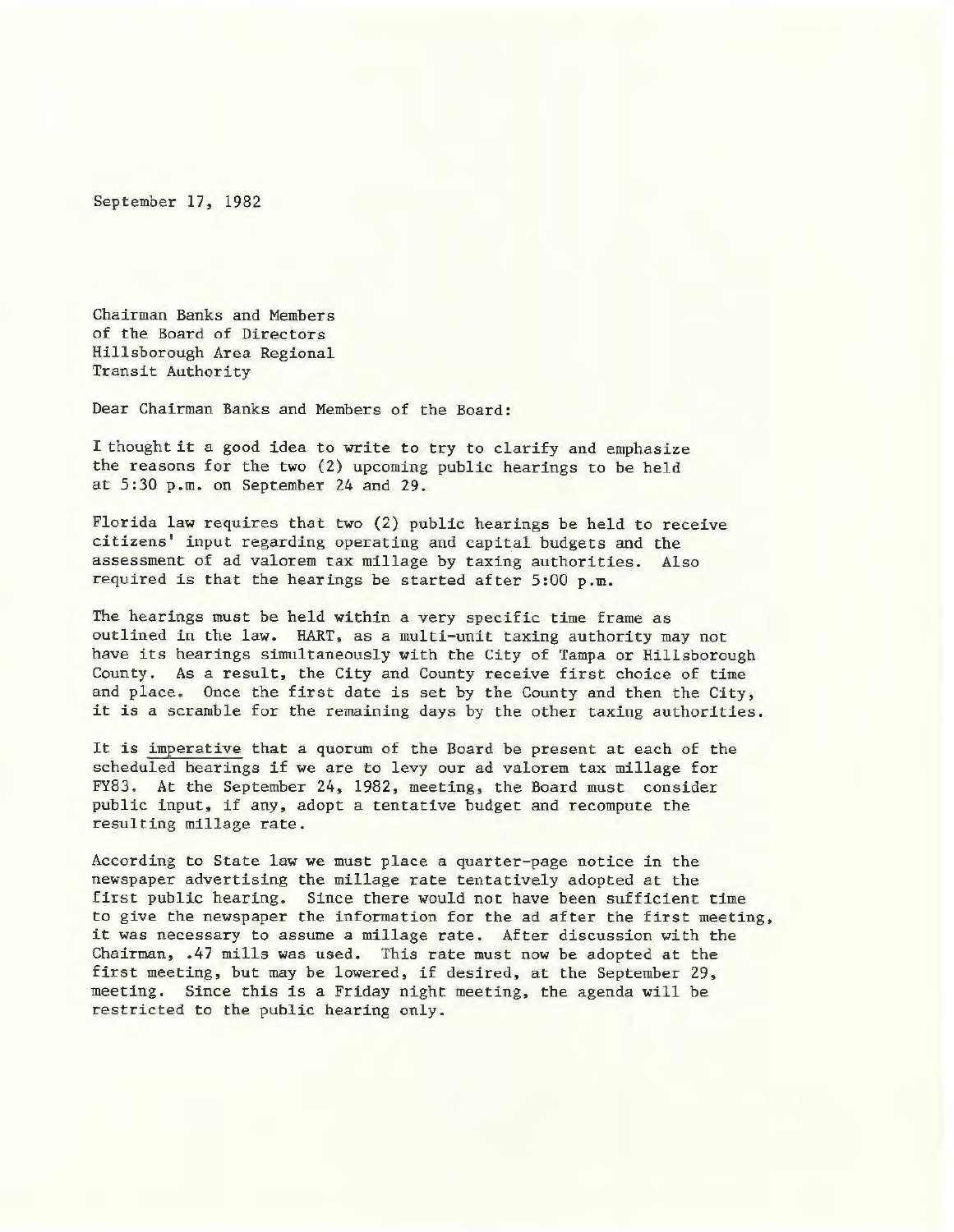Chairman Banks and Members of the Board of Directors September 17, 1982 Page 2

At the September 29, 1982, meeting, the Board must receive public input, adopt a final budget and adopt a final millage. It will also be necessary to hold a regular monthly Board meeting at the completion of the public hearing. There are several pressing items which require Board action.

I hope I have clarified some of the reasons for the inconvenient meeting times.

Sincerely,

Harry F. Orr Executive Administrator

HFO/nas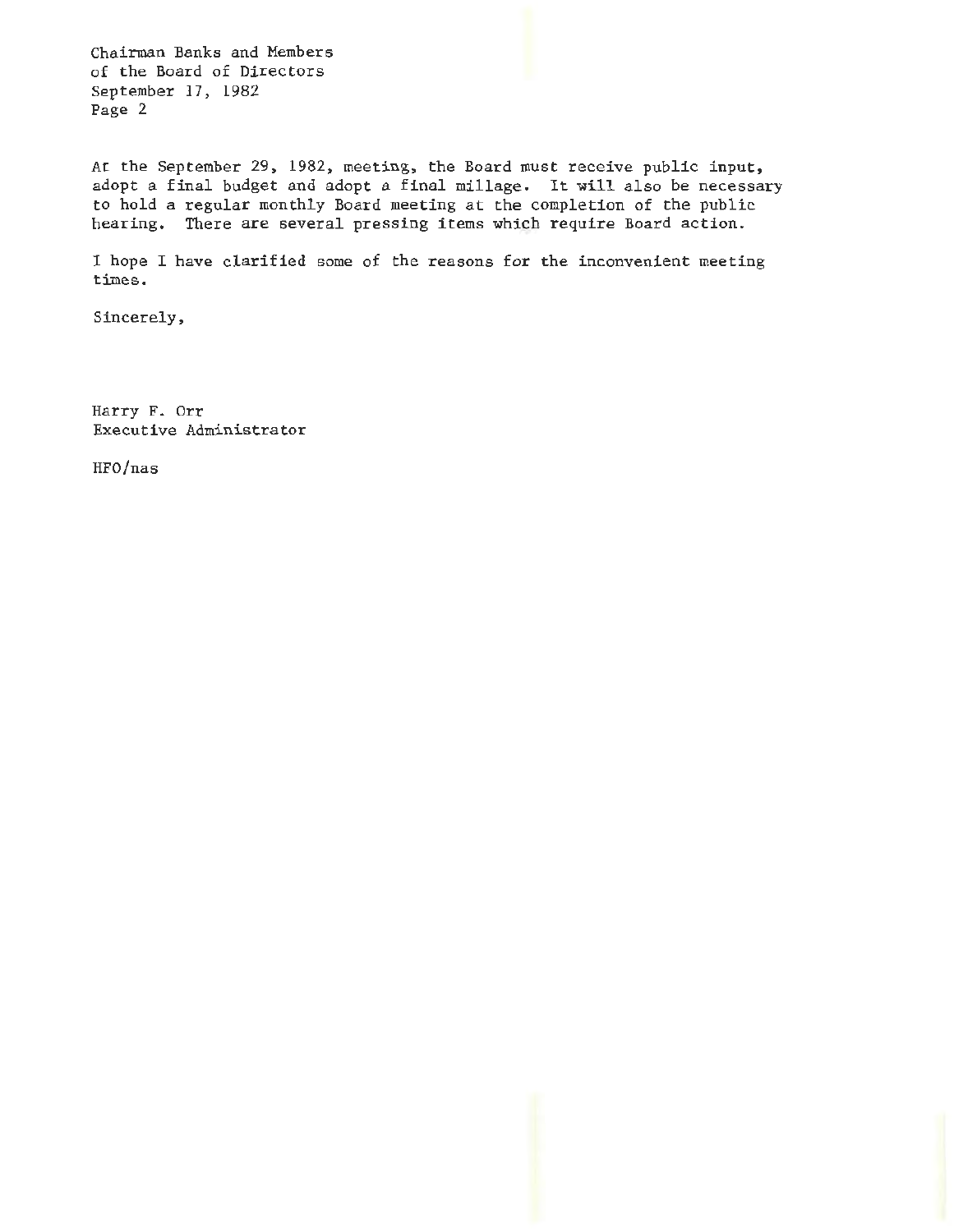September 17, 1982

Chairman. Banks and Members of the Board of Directors Hillsborough Area Regional Transit Authority

Dear Chairman Banks and Members of the Board:

Attached hereto is the proposed fiscal year 1983 Operating and Capital Budget for use at the September 24, 1982 public hearing. Shown for comparison is the final projection of the fiscal year 1982 budget.

Under separate cover, I am enclosing an explanation of the changes made to the fiscal year 1983 budget since it was originally presented in June.

As always, should you have any questions, please contact either me or my staff.

Sincerely,

Harry F. Orr Executive Administrator

HFO/nas

Enclosures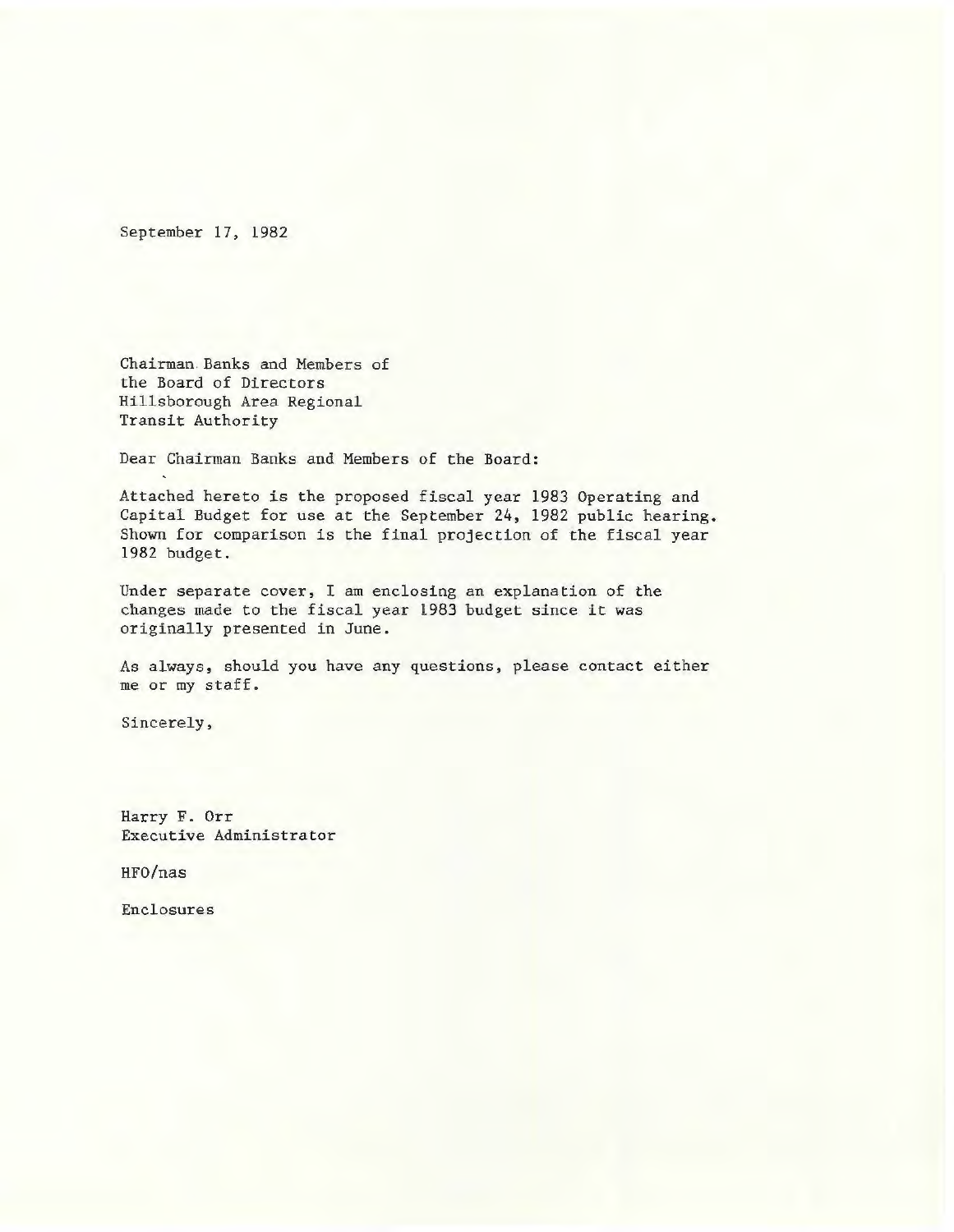September 17, 1982

Chairman Banks and Members of the Board of Directors Hillsborough Area Regional Transit Authority

Subject: Fiscal Year 1983 Budget

Dear Chairman Banks and Members of the Board:

With the discussion of the Board at the last meeting to use a tentative millage rate of .47 mills for the September 24, 1982 public hearing on the budget and tax levy, and the review and consideration of recent information, attached herewith is an adjusted fiscal year 1983 capital and operating budget. A schedule is attached showing the budget as originally submitted in June, the impact of the proposed changes, including those addressed in my letter of July 29, 1982, and the resulting revised fiscal year 1983 budget.

The changes that have been made to the original budget are as follows:

- (1) After review and consideration of the service changes implemented in June, various modifications have been made in order to enhance service to make it more convenient to more potential riders. The result of these changes is a need for five (5) more bus operator positions. The budget impact of these drivers is \$80,887 in salary and fringes.
- (2) With the addition of the forty (40) new buses it became necessary to increase the amount of maintenance work done on the night shift and on weekends. In order to provide proper mechanical supervision, we find it necessary to add one (1) new position; Lead Mechanic. Also, in order to provide our night fueling, cleaning, and servicing function with better supervision, we wish to re-classify a Fuel and Service Crew Leader position to ·a Fuel and Service Crew Supervisor. This change will upgrade this critically important supervisory position and remove it from the Union's bargaining unit. The budget impact of the changes is \$24,053 in salary and fringes.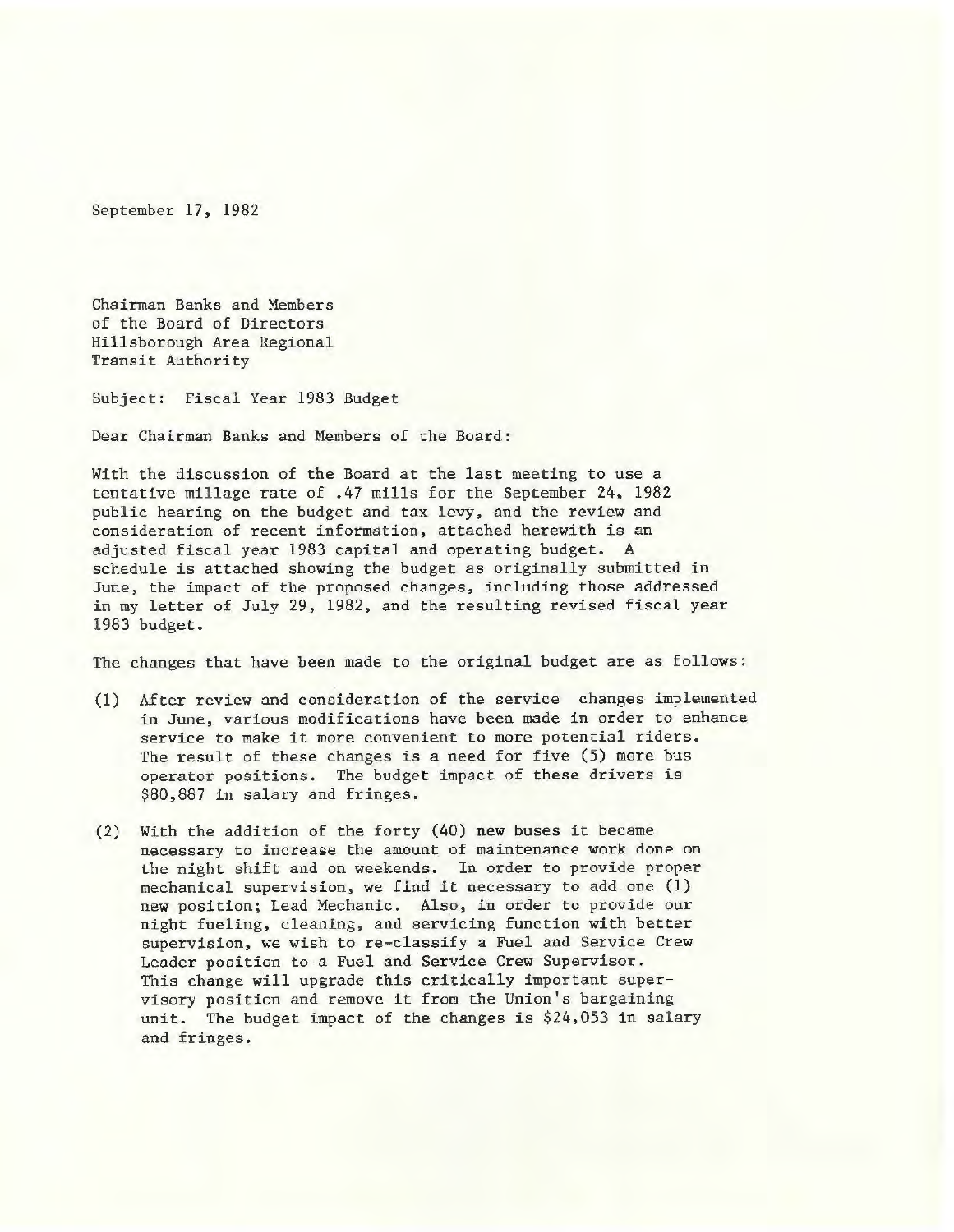Chairman Banks and Members of the Board of Directors September 17, 1982 Page 2

- (3) The bid awarded at the last meeting for the Authority's group insurance resulted in a net budget decrease of \$18,548.
- (4) The appropriation for bus parts has been increased by \$6,000 to correct a typographical error made in the original budget.
- (5) \$1,500 was added to the non-UMTA funded capital purchases line item increasing it to \$2,500. This account is used to purchase new or replacement items of a capital nature which are not funded under an UMTA capital grant.
- (6) The Bearss Avenue Park and Ride lot has been dropped from the FY83 Authority budget. This project has been re- scheduled by the State DOT for construction in 1983 using Interstate Highway funds. Upon its completion, the lot will be turned over to the Authority for operation.
- (7) The reserve for accelerated payback of the Authority's 13(c) back pension obligation is adjusted to reflect the balance of Ad Valorem Tax funds expected to be received in FY83. This line item will be adjusted by the amount, if any, that the Board adjusts the Ad Valorem Tax rate.
- (8) The investment income line has been reduced to reflect the current downswing in interest rates.

With these changes, the budget as presented incorporates the anticipated needs of the Authority for fiscal year 1983. Should you have any questions regarding the budget, please feel free to contact me or my staff.

Respectfully submitted,

Harry F. Orr Executive Administrator

HFO/nas

Enclosure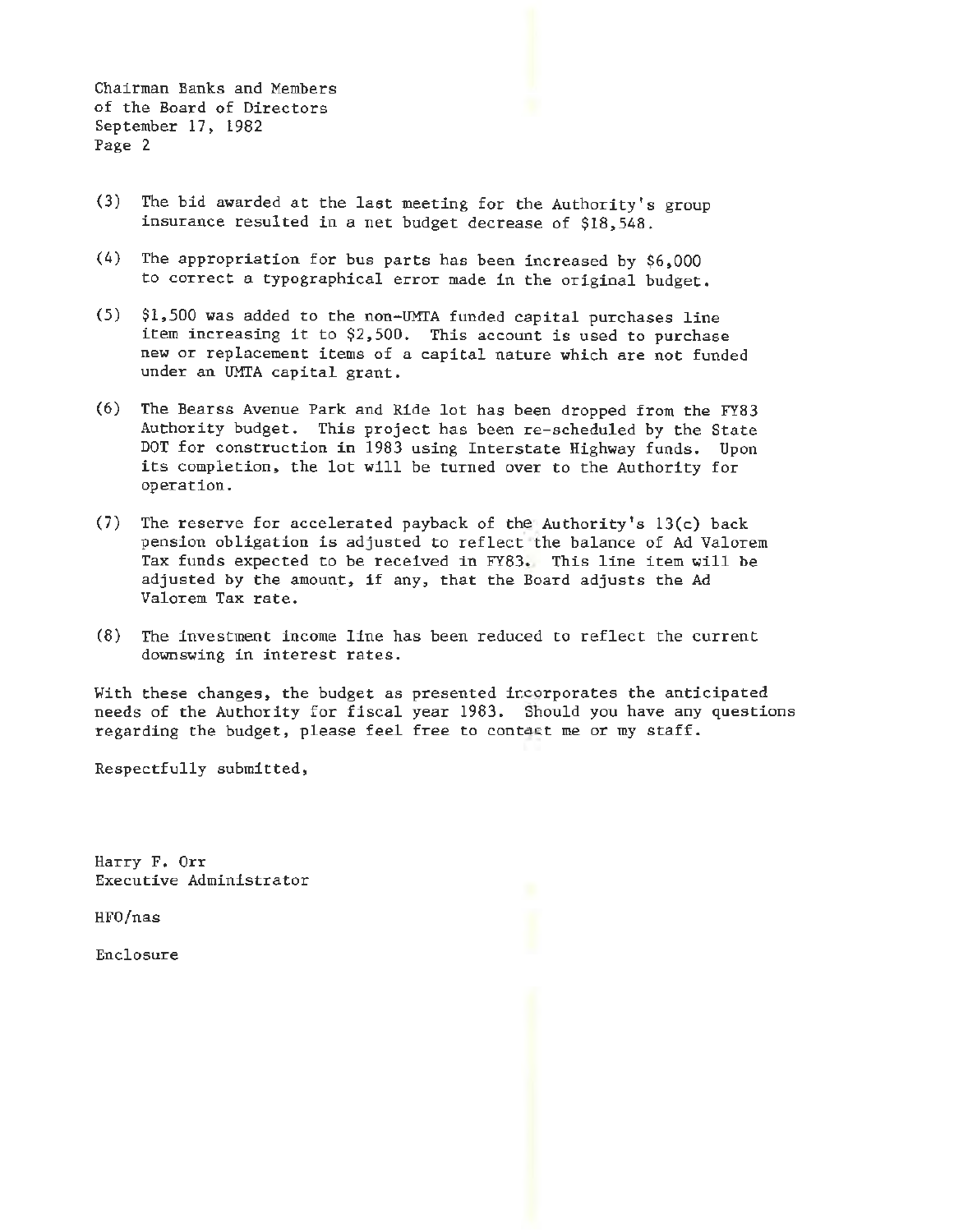### HILLSBOROUGH AREA REGIONAL TRANSIT AUTHORITY SCHEDULE OF CHANGES TO FY83 PROPOSED BUDGET

|      |                 |                                                    | <b>FY83</b><br>PROPOSED<br><b>BUDGET</b> | <b>CHANGES</b> | <b>FY83</b><br><b>BUDGET</b><br>8/30/82 |
|------|-----------------|----------------------------------------------------|------------------------------------------|----------------|-----------------------------------------|
|      | SECTION I:      | OPERATING EXPENSES                                 |                                          |                |                                         |
| I(a) | Direct Labor    |                                                    |                                          |                |                                         |
|      | I(a)(1)         | Operations                                         | \$2,655,191                              | \$<br>56,060   | \$2,711,251                             |
|      | (2)             | Maintenance                                        | 660,449                                  | 16,146         | 676,595                                 |
|      | (3)             | Administration &                                   |                                          |                |                                         |
|      |                 | Marketing                                          | 358, 374                                 | $-0-$          | 358,374                                 |
|      |                 | Total Direct Labor                                 | 3,674,014                                | 72,206<br>Ş    | \$3,746,220                             |
| I(b) | Fringe Benefits |                                                    |                                          |                |                                         |
|      | I(b)(1)         | FICA                                               | \$<br>255,764                            | \$<br>5,293    | \$<br>261,057                           |
|      | (2)             | Pension                                            | 453,530                                  | 8,636          | 462,166                                 |
|      | (3)             | Medical Insurance                                  | 322,078                                  | (11, 551)      | 310,527                                 |
|      | (4)             | Life Insurance                                     | 20,729                                   | 848            | 21,577                                  |
|      | (5)             | A D & D Insurance                                  | 2,131                                    | 478            | 2,609                                   |
|      | (6)             |                                                    |                                          | $-0-$          |                                         |
|      |                 | Unemployment Compensation<br>Worker's Compensation | 20,000                                   |                | 20,000<br>148,849                       |
|      | (7)             |                                                    | 145,546                                  | 3,303          |                                         |
|      | (8)             | Sick Leave                                         | 80,900                                   | 1,595          | 82,495                                  |
|      | (9)             | Holiday Pay                                        | 161,800                                  | 3,259          | 165,059                                 |
|      | (10)            | Vacation Pay                                       | 121,400                                  | 1,940          | 123,340                                 |
|      | (11)            | Other Paid Absence                                 | 8,000                                    | $-0-$          | 8,000                                   |
|      | (12)            | Uniforms                                           | 48,457                                   | 878            | 49,335                                  |
|      | (13)            | Service Awards & Other                             |                                          |                |                                         |
|      |                 | Fringes                                            | 43,450                                   | 300            | 43,750                                  |
|      |                 | Total Fringe Benefits                              | \$1,683,785                              | 14,979<br>Ş    | \$1,698,764                             |
|      |                 | Total Direct Labor                                 |                                          |                |                                         |
|      |                 | & Fringes                                          | \$5,357,799                              | 87,185<br>Ş    | \$5,444,984                             |
| I(c) | Services        |                                                    |                                          |                |                                         |
|      | I(c)(1)         | Professional Services                              | \$<br>98,650                             | \$<br>$-0-$    | \$<br>98,650                            |
|      | (2)             | Contract Maintenance                               | 32,894                                   | $-0-$          | 32,894                                  |
|      | (3)             | Other Services                                     | 63,341                                   | $-0-$          | 63,341                                  |
|      |                 | <b>Total Services</b>                              | 194,885<br>Ş.                            | $-0-$<br>Ş     | 194,885<br>S                            |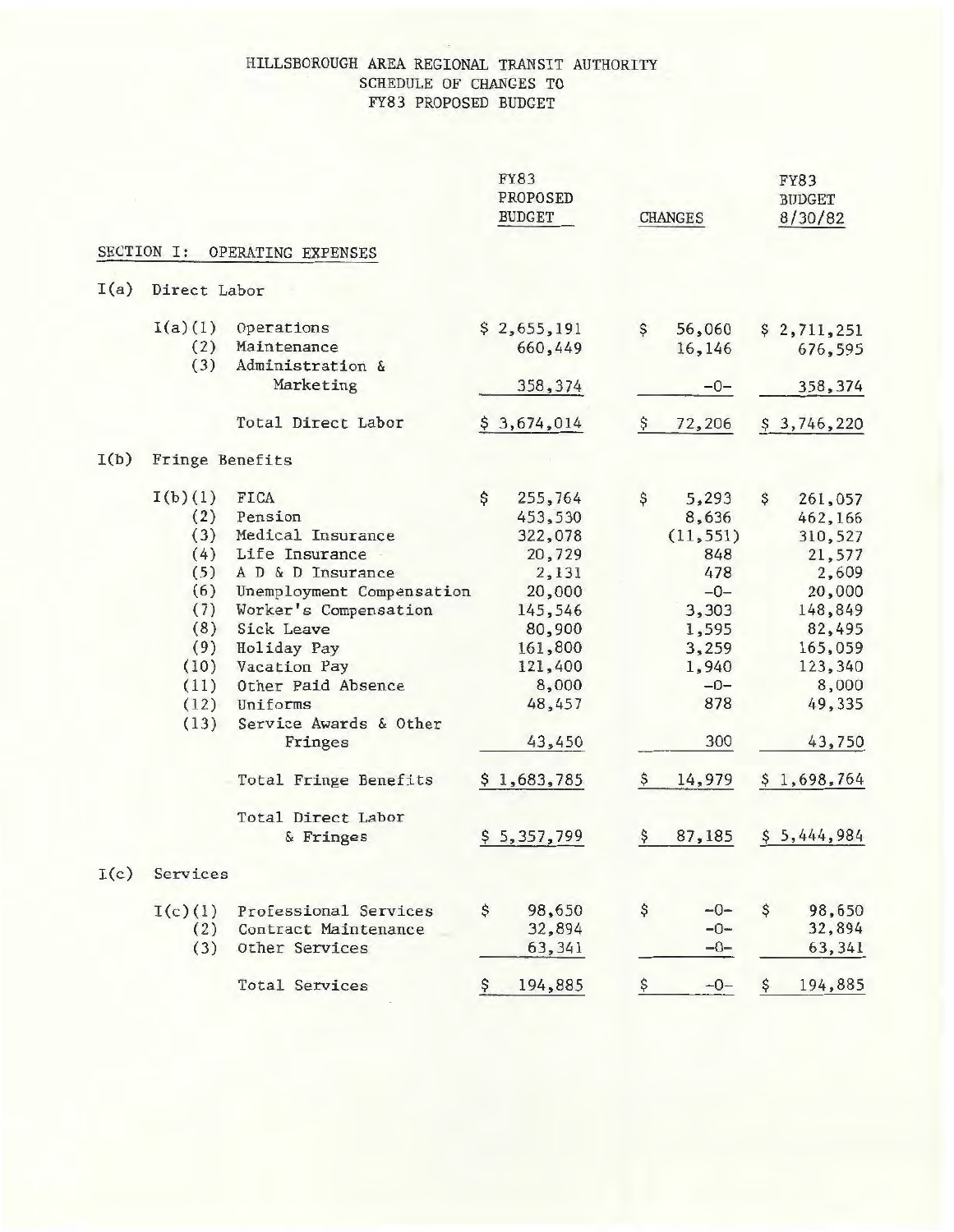CHANGES TO PROPOSED FY83 BUDGET. PAGE 2

|                     |                          |                                                                                   | FY83<br>PROPOSED<br><b>BUDGET</b>    | <b>CHANGES</b>                      | <b>FY83</b><br><b>BUDGET</b><br>8/30/82 |
|---------------------|--------------------------|-----------------------------------------------------------------------------------|--------------------------------------|-------------------------------------|-----------------------------------------|
| I(d)                |                          | Materials & Supplies                                                              |                                      |                                     |                                         |
|                     | I(d)(1)<br>(2)<br>(3)    | Fuel & Lubricants<br>Tires & Tubes<br>Bus Parts & Maintenance                     | \$1,935,973<br>91,004                | \$<br>$-0-$<br>$-0-$                | \$1,935,973<br>91,004                   |
|                     | (4)                      | Supplies<br>Office & Other Supplies                                               | 475,320<br>74,769                    | 6,000<br>$-0-$                      | 481,320<br>74,769                       |
|                     |                          | Total Materials &<br>Supplies                                                     | \$2,577,066                          | 6,000<br>\$                         | \$2,583,066                             |
| I(e)                |                          | Overhead Expenses                                                                 |                                      |                                     |                                         |
|                     | $I(e)$ $(1)$<br>(2)      | Utilities<br>Casualty & Liability<br>Costs                                        | \$<br>64,550<br>268,492              | \$<br>$-0-$<br>$-0-$<br>$-0-$       | \$<br>64,550<br>268,492                 |
|                     | (3)<br>(4)<br>(5)<br>(6) | Taxes<br>Miscellaneous Expense<br>Interest on Short Term Debt<br>Leases & Rentals | 74,306<br>232,230<br>$-0-$<br>10,850 | $-0-$<br>$-0-$                      | 74,306<br>232,230<br>$-0-$<br>10,850    |
|                     | (7)                      | UMTA Ineligibles                                                                  | 90,361                               | 1,500                               | 91,861                                  |
|                     |                          | Total Overhead<br>Total Non-Labor                                                 | 740,789<br>\$.                       | 1,500                               | 742,289                                 |
|                     |                          |                                                                                   | \$3,512,740                          | 7,500<br>\$                         | \$3,520,240                             |
|                     | SECTION II:              | Total Operating Expenses<br>CAPITAL GRANTS                                        | \$8,870,539                          | \$94,685                            | \$8,965,224                             |
| II(a)<br>(b)<br>(c) | 30 Bus Grant             | Amended Garage Grant.<br>Bearss Ave. Park & Ride Lot                              | \$5,574,500<br>1,875,000<br>665,000  | \$<br>$-0-$<br>257,320<br>(665,000) | \$5,574,500<br>2,132,320<br>$-0-$       |
|                     |                          | Total Capital Grants                                                              | \$8,114,500                          | (407, 680)                          | \$7,706,820                             |
|                     | SECTION III:             | <b>BUDGETED RESERVES</b>                                                          |                                      |                                     |                                         |
| III(a)<br>(b)       |                          | Reserve for FY84 Capital<br>Reserve for Unfunded Sick                             | 580,000<br>\$                        | \$.<br>$-0-$                        | 580,000<br>Ş.                           |
| (c)                 |                          | Leave Liability<br>Reserve for 13(c) Back Pension                                 | 73,955                               | $-0-$                               | 73,955                                  |
|                     |                          | Accelerated Payback                                                               | 334,798                              | (117, 022)                          | 217,776                                 |
|                     |                          | Total Budgeted Reserves                                                           | \$<br>988,753                        | (117, 022)                          | 871,731<br>Ş                            |
|                     |                          | Grant Total Expenses                                                              | \$17,973,792                         | (430, 017)                          | <u>\$17,543,775</u>                     |
|                     |                          |                                                                                   |                                      |                                     |                                         |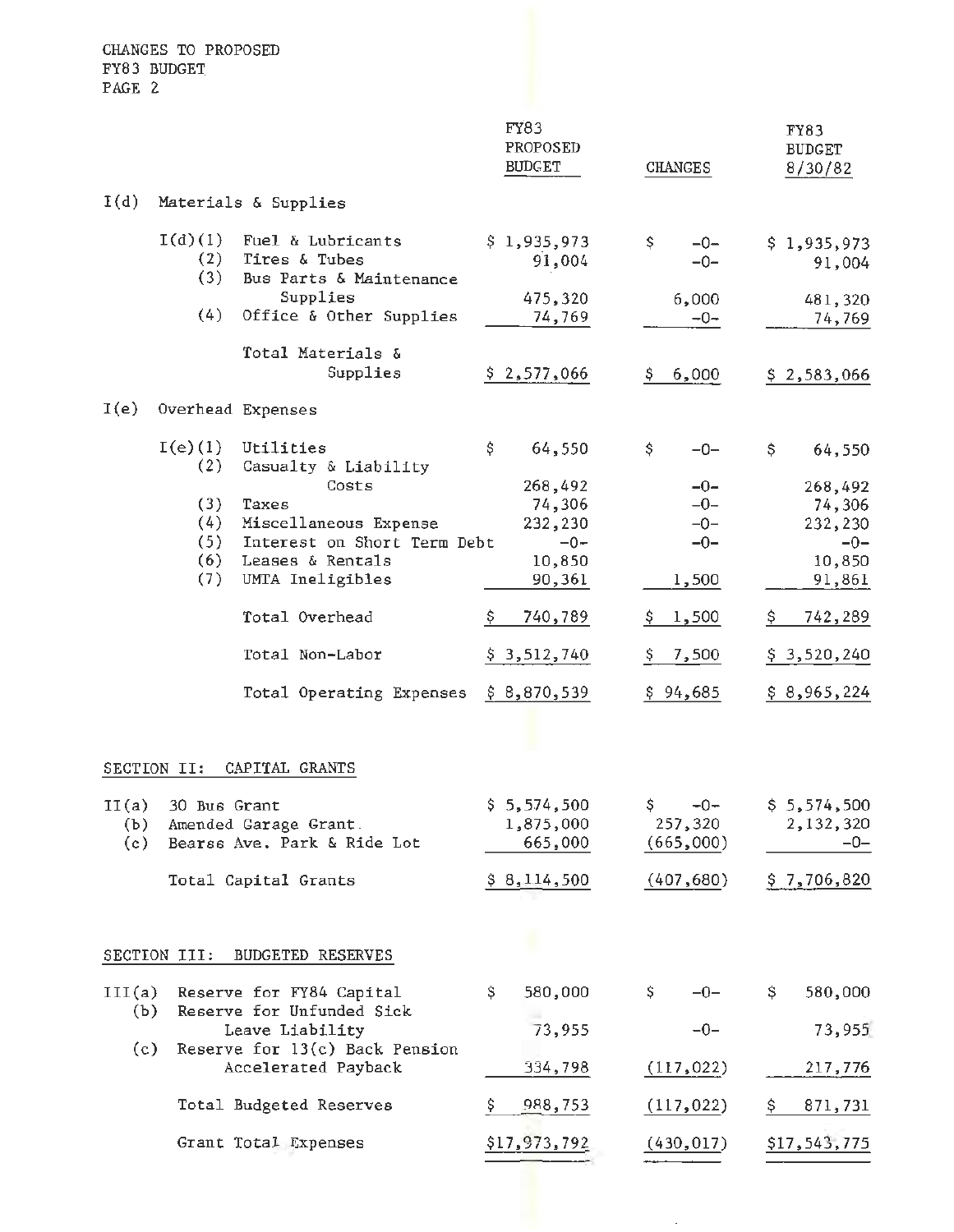CHANGES TO PROPOSED FY83 BUDGET PAGE 3

|                                          |                                                                                                                                                              | FY83<br>PROPOSED<br><b>BUDGET</b>                                                   | <b>CHANGES</b>                                                                | <b>FY83</b><br><b>BUDGET</b><br>8/30/82                                             |
|------------------------------------------|--------------------------------------------------------------------------------------------------------------------------------------------------------------|-------------------------------------------------------------------------------------|-------------------------------------------------------------------------------|-------------------------------------------------------------------------------------|
| SECTION IV:                              | OPERATING REVENUES                                                                                                                                           |                                                                                     |                                                                               |                                                                                     |
| IV(a)<br>(b)<br>(c)<br>(d)<br>(e)<br>(f) | Passenger Fares<br>Charter Service<br>Advertising<br>Non-Transportation<br>Ad Valorem (Operating)<br>State and Federal Assistance<br>Total Operating Revenue | \$2,689,095<br>155,000<br>4,000<br>256,900<br>2,889,453<br>2,876,091<br>\$8,870,539 | \$<br>$-0-$<br>$-0-$<br>$-0-$<br>(48,000)<br>72,592<br>70,093<br>\$<br>94,685 | \$2,689,095<br>155,000<br>4,000<br>208,900<br>2,962,045<br>2,946,184<br>\$8,965,224 |
| SECTION V:                               | CAPITAL REVENUES -                                                                                                                                           |                                                                                     |                                                                               |                                                                                     |
| V(a)<br>(b)<br>(c)<br>(d)<br>(e)         | <b>UMTA</b><br>State DOT<br>HART FY82 Ad Valorem<br>HART FY82 Capital Reserve<br>HART FY83 Ad Valorem<br>Total Capital Revenue                               | \$6,624,600<br>744,950<br>$-0-$<br>420,771<br>324,179<br>\$8,114,500                | \$(459, 144)<br>25,732<br>$-0-$<br>$-0-$<br>25,732<br>\$ (407, 680)           | \$6,165,456<br>770,682<br>$-0-$<br>420,771<br>349,911<br>\$7,706,820                |
| SECTION VI:                              | RESERVE REVENUE                                                                                                                                              |                                                                                     |                                                                               |                                                                                     |
| VI(a)<br>(b)<br>(c)                      | Reserve for FY84 Capital<br>Reserve for Unfunded Sick Leave<br>Accelerated 13(c) Back Pension<br>Total Reserve Revenue                                       | \$<br>580,000<br>73,955<br>334,798<br>\$<br>988,753                                 | \$<br>$-0-$<br>$-0-$<br>(117, 022)<br>\$(117, 022)                            | \$<br>580,000<br>73,955<br>217,776<br>871,731<br>Ş.                                 |
|                                          | (from ad valorem)<br>Grant Total Revenues                                                                                                                    | \$17,973,792                                                                        | \$(430, 017)                                                                  | \$17,543,775                                                                        |